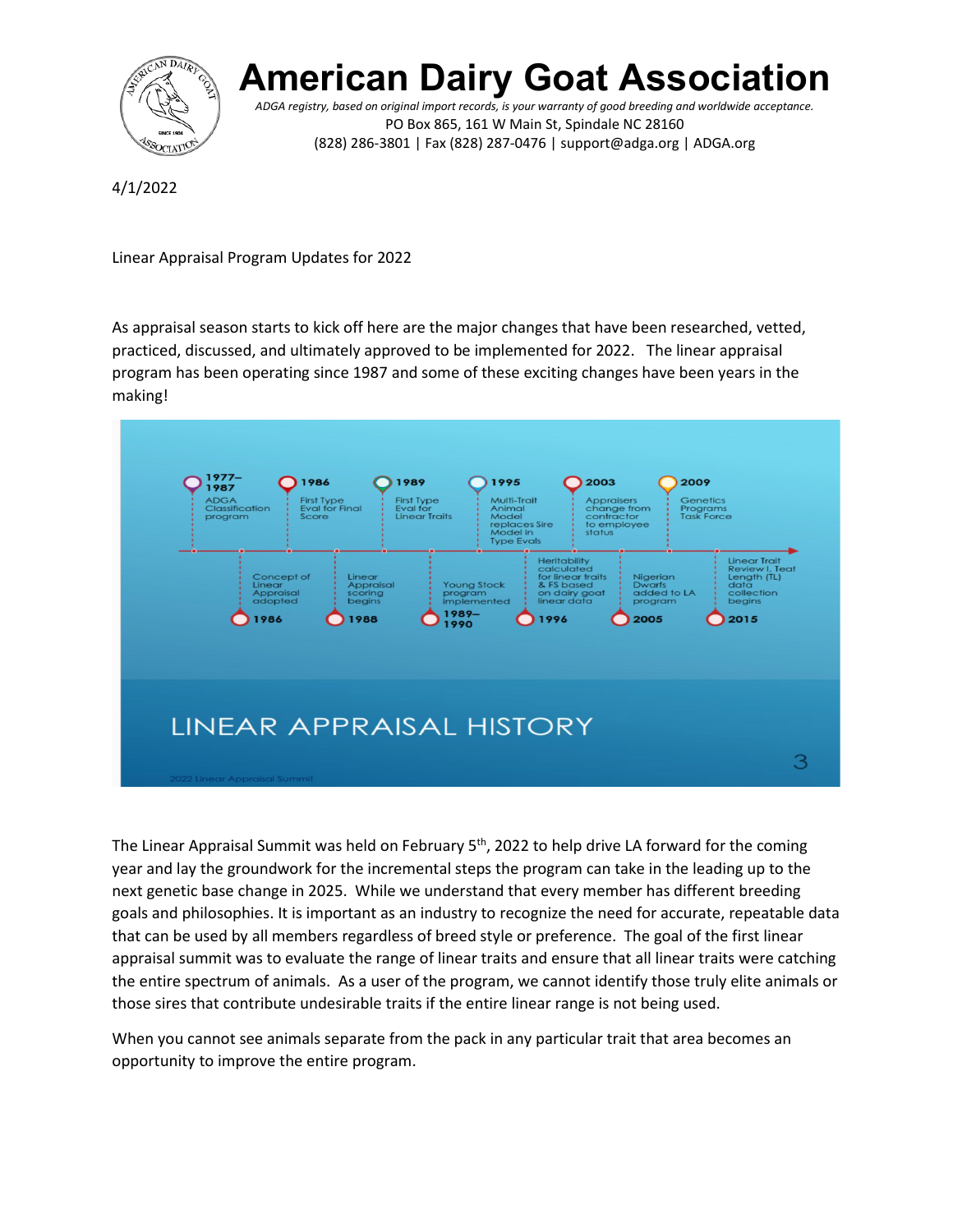The research from the Linear Summit was distilled into recommendations that were introduced February 18-20, 2022 for the entire LA committee and all appraisers for continued discussion and practice at refresher. These recommendations were fine tuned at refresher and then sent to the ADGA Board of Directors for their vote on postal ballot 2122.4 [PB-2122-4.pdf \(adga.org\).](https://adga.org/wp-content/uploads/2021/12/PB-2122-4.pdf)

All sections have passed!

Here are the highlights-

**Stature-** Exact measurement of all animals will be discontinued. Animals will be screened for conformance to breed standard using an ADGA-approved measuring device; similar to show ring procedure for the Nigerian Dwarf breed. All animals with final score 93 or greater and any animal with miscellaneous code (MC) of 82 (over-height) will have an exact measurement recorded in inches.

**Strength**- Linear trait scoring at the core is observing the animal in one single area on a scale of 1-50. Strength has been an area that has multiple factors contributing to it. To help promote consistency between appraisers, this trait will be evaluated using chest width and depth.

**Rear Udder Side View-** Rear udder side view moves from a linear to a structural trait. This will be evaluated on a scale from 0-4. A 0 would indicate that no mammary capacity is visible behind the leg when viewed from the side. +4 would indicate the rear udder is protruding out near the vulva when viewed from the side.

**Udder Texture-** Udder texture will no longer be an owner option. Not all herd owners participate in this trait which means we are not capturing all available data. Udder texture is mandatory of animals scoring 93 and any animal that the appraiser deems necessary.

**Body Depth**- Body Depth joins the program as a new research trait! This trait will be evaluated from the top of the spine to the bottom of the barrel at the point of the last rib. This reference provides the desired single point of observation to become a linear trait and provides another trait to validate our body capacity scores.

Body depth examples: The vertical red and yellow lines in the pictures below represent where the appraiser will evaluate the new body depth research trait. The red horizontal line is a point of reference through the hock.



**Change in terminology-** The current linear program uses the terms Good Plus for 80-84 and Very Good for 85-89 but we deem animals as only Acceptable in the 70-79 point range. The term Acceptable is